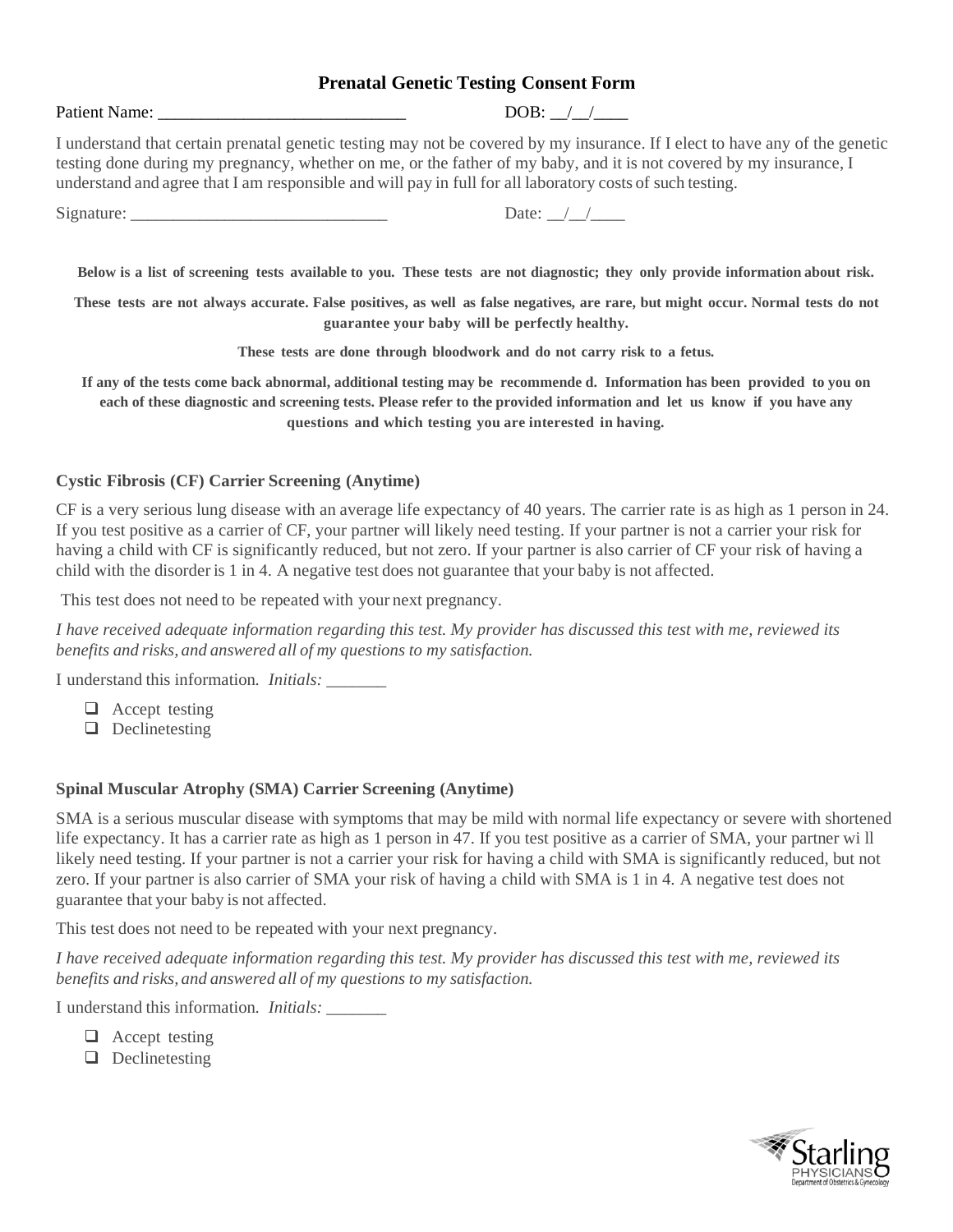# **Duchenne Muscular Dystrophy (DMD) Carrier Screening (Anytime)**

DMD causes muscles to become weak and damaged over time and is eventually fatal. DMD can occur in both sexes but male offspring are more frequently and severely affected by the disorder. The severe form of DMD is generally only passed on from the mother, so male partners are not tested for DMD. If a woman is a carrier ofDMD she has a 1 in 4 chance of having child who, if male has DMD, if female is a carrier of DMD. She has a 50% chance of having a child, male or female, who is not affected. A negative test does not guarantee that your baby is not affected.

This test does not need to be repeated with your next pregnancy.

*I have received adequate information regarding this test. My provider has discussed this test with me, reviewed its benefits and risks, and answered all of my questions to my satisfaction.*

I understand this information*. Initials: \_\_\_\_\_\_\_*

- ❑ Accept testing
- ❑ Declinetesting

## **Fragile X Syndrome (FXS) Carrier Screening (Anytime)**

FXS is a genetic disorder that causes intellectual disability and behavioral and learning challenges. FXS can occur in both sexes but male offspring are more frequently and severely affected by the disorder. The severe form of FXS is generally only passed from the mother, so male partners are not tested for FXS. The number of women who carry this as high as 1 in 150. A negative test does not guarantee that your baby is not affected.

This test does not need to be repeated with your next pregnancy.

*I have received adequate information regarding this test. My provider has discussed this test with me, reviewed its benefits and risks, and answered all of my questions to my satisfaction.*

I understand this information*. Initials: \_\_\_\_\_\_\_*

- ❑ Accept testing
- ❑ Declinetesting

#### **Pan-ethnic Standard Carrier Screening (14 conditions tested) (Anytime)**

Some ethnic groups have increased rates of other serious disorders that have onset early in life, negatively effect quality of life, cause cognitive or physical impairment, or require surgical or medical intervention. Individuals who are Black, Mediterranean, Asian, French Canadian, and Ashkenazi Jewish are at increased risk. If you test positive as a carrier of any of these disorders, your partner will likely need testing. A negative test does not guarantee that your baby is not affected.

This test does not need to be repeated with your next pregnancy.

*I have received adequate information regarding this test. My provider has discussed this test with me, reviewed its benefits and risks, and answered all of my questions to my satisfaction.*

I understand this information*. Initials: \_\_\_\_\_\_\_*

- ❑ Accept testing
- ❑ Declinetesting